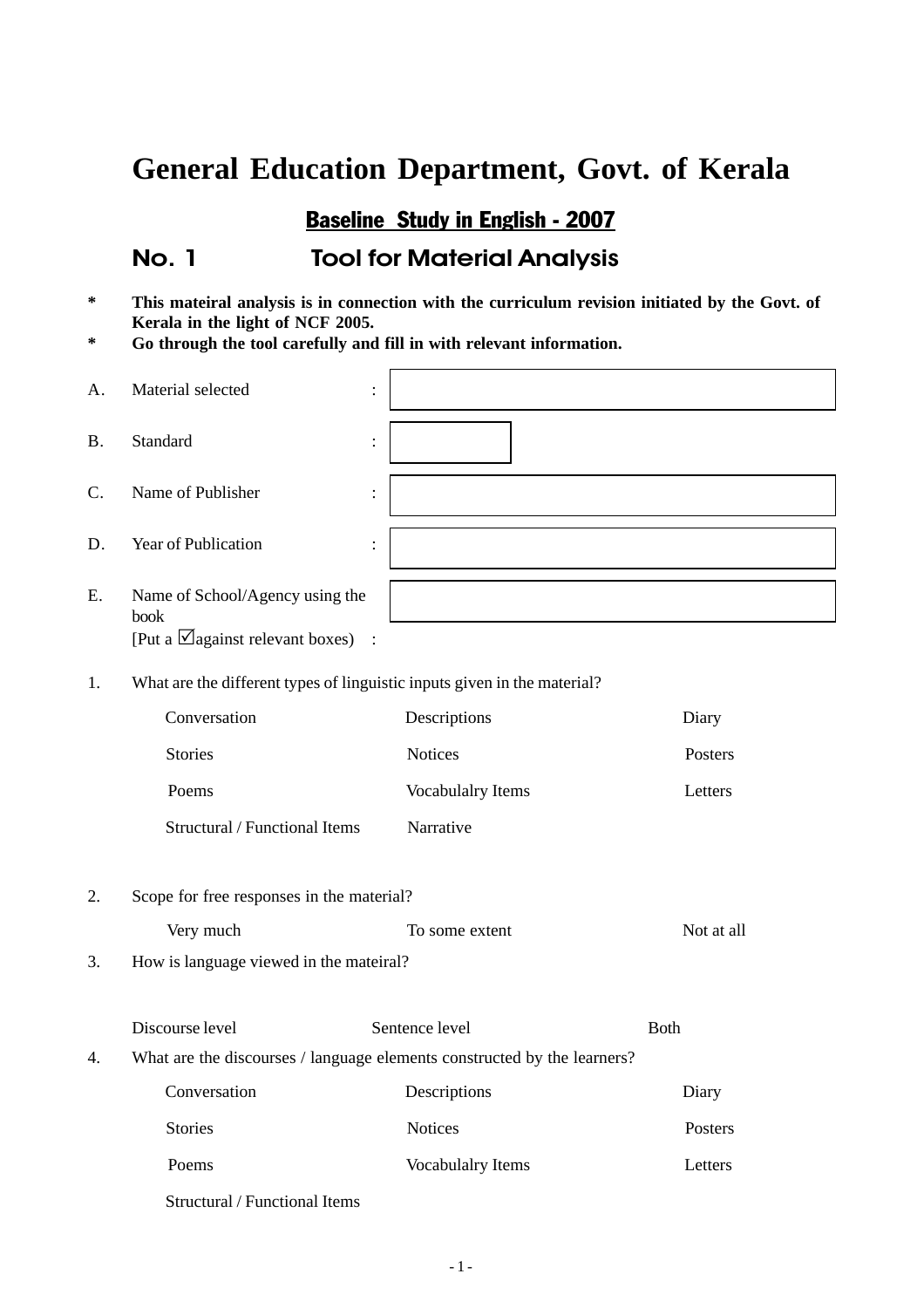| Repetition<br>Guided<br>Is there provision for self learning and collaborative learning in the production of discourses?<br>6.<br>Yes<br>To some extent<br>What is the scope for emotional involvement of the learner in the production of discourses?<br>7.<br>Very much<br>To some extent<br>What is the nature of language experience given to the learner through the matrial?<br>8.<br>As a continuum<br>Fragmentary<br>Both<br>What are the MI components catered to by the activities in the material and to what extent?<br>9.<br><b>Item</b><br><b>High</b><br><b>Average</b><br>* Linguistic<br>Intelligence<br>,,<br>* Logical - mathematical<br>,,<br>* Musical<br>,,<br>* Visual-spatial<br>,,<br>* Bodily-kinesthetic<br>,,<br>* Naturalistic<br>,,<br>* Interpersonal<br>,,<br>* Intrapersonal | Free<br>Not at all<br>Not at all<br>$_{\text{Low}}$ |
|---------------------------------------------------------------------------------------------------------------------------------------------------------------------------------------------------------------------------------------------------------------------------------------------------------------------------------------------------------------------------------------------------------------------------------------------------------------------------------------------------------------------------------------------------------------------------------------------------------------------------------------------------------------------------------------------------------------------------------------------------------------------------------------------------------------|-----------------------------------------------------|
|                                                                                                                                                                                                                                                                                                                                                                                                                                                                                                                                                                                                                                                                                                                                                                                                               |                                                     |
|                                                                                                                                                                                                                                                                                                                                                                                                                                                                                                                                                                                                                                                                                                                                                                                                               |                                                     |
|                                                                                                                                                                                                                                                                                                                                                                                                                                                                                                                                                                                                                                                                                                                                                                                                               |                                                     |
|                                                                                                                                                                                                                                                                                                                                                                                                                                                                                                                                                                                                                                                                                                                                                                                                               |                                                     |
|                                                                                                                                                                                                                                                                                                                                                                                                                                                                                                                                                                                                                                                                                                                                                                                                               |                                                     |
|                                                                                                                                                                                                                                                                                                                                                                                                                                                                                                                                                                                                                                                                                                                                                                                                               |                                                     |
|                                                                                                                                                                                                                                                                                                                                                                                                                                                                                                                                                                                                                                                                                                                                                                                                               |                                                     |
|                                                                                                                                                                                                                                                                                                                                                                                                                                                                                                                                                                                                                                                                                                                                                                                                               |                                                     |
|                                                                                                                                                                                                                                                                                                                                                                                                                                                                                                                                                                                                                                                                                                                                                                                                               |                                                     |
|                                                                                                                                                                                                                                                                                                                                                                                                                                                                                                                                                                                                                                                                                                                                                                                                               |                                                     |
|                                                                                                                                                                                                                                                                                                                                                                                                                                                                                                                                                                                                                                                                                                                                                                                                               |                                                     |
|                                                                                                                                                                                                                                                                                                                                                                                                                                                                                                                                                                                                                                                                                                                                                                                                               |                                                     |
|                                                                                                                                                                                                                                                                                                                                                                                                                                                                                                                                                                                                                                                                                                                                                                                                               |                                                     |
|                                                                                                                                                                                                                                                                                                                                                                                                                                                                                                                                                                                                                                                                                                                                                                                                               |                                                     |
|                                                                                                                                                                                                                                                                                                                                                                                                                                                                                                                                                                                                                                                                                                                                                                                                               |                                                     |
|                                                                                                                                                                                                                                                                                                                                                                                                                                                                                                                                                                                                                                                                                                                                                                                                               |                                                     |
|                                                                                                                                                                                                                                                                                                                                                                                                                                                                                                                                                                                                                                                                                                                                                                                                               |                                                     |
| ,,<br>* Existential                                                                                                                                                                                                                                                                                                                                                                                                                                                                                                                                                                                                                                                                                                                                                                                           |                                                     |
| 10.<br>What is far the scope for integration of skills in the material?                                                                                                                                                                                                                                                                                                                                                                                                                                                                                                                                                                                                                                                                                                                                       |                                                     |
| High<br>Low<br>Average                                                                                                                                                                                                                                                                                                                                                                                                                                                                                                                                                                                                                                                                                                                                                                                        | Not at all                                          |
| 11.<br>How far the scope for integrating other disciplines is tapped in the material?                                                                                                                                                                                                                                                                                                                                                                                                                                                                                                                                                                                                                                                                                                                         |                                                     |
| High<br>Low<br>Average                                                                                                                                                                                                                                                                                                                                                                                                                                                                                                                                                                                                                                                                                                                                                                                        | Not at all                                          |
| Is there any provision for the teaching of phonetics in the material?<br>12.                                                                                                                                                                                                                                                                                                                                                                                                                                                                                                                                                                                                                                                                                                                                  |                                                     |
| Yes<br>N <sub>0</sub>                                                                                                                                                                                                                                                                                                                                                                                                                                                                                                                                                                                                                                                                                                                                                                                         |                                                     |
| 13.<br>To what extent does the mateiral provide the learner scope for linking his / her knowledge to socially<br>relevant issues?                                                                                                                                                                                                                                                                                                                                                                                                                                                                                                                                                                                                                                                                             |                                                     |

Adequate **Inadequate**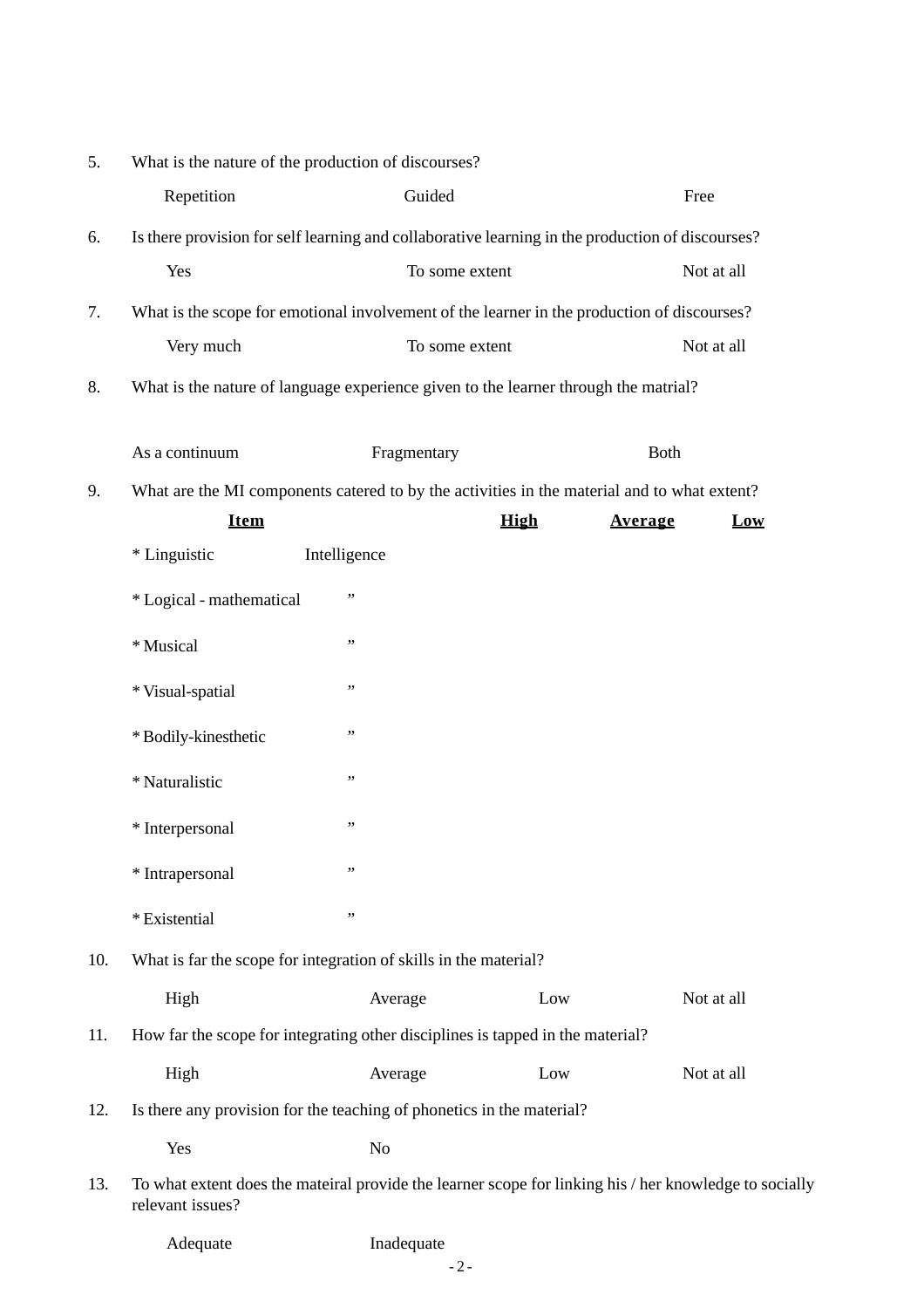| 14. | Does the material cater to the needs of the marginalised sections of the society? |                                                                       |                                                                                          |
|-----|-----------------------------------------------------------------------------------|-----------------------------------------------------------------------|------------------------------------------------------------------------------------------|
|     | Yes                                                                               | Partially                                                             | No                                                                                       |
| 15. | Is the material gender biased?                                                    |                                                                       |                                                                                          |
|     | Yes                                                                               | Partially                                                             | $\rm No$                                                                                 |
| 16. | Does the material promote consumerism?                                            |                                                                       |                                                                                          |
|     | Yes                                                                               | Partially                                                             | N <sub>o</sub>                                                                           |
| 17. | Is there any bias related to religion/community etc.?                             |                                                                       |                                                                                          |
|     | Yes                                                                               | Partially                                                             | No                                                                                       |
| 18. | Does the material uphold the dignity of labour?                                   |                                                                       |                                                                                          |
|     | Yes                                                                               | Partially                                                             | No                                                                                       |
| 19. | What are the strategies used to lead the learner to the reading passage?          |                                                                       |                                                                                          |
|     | Familiarisation of vocabulary items.                                              |                                                                       |                                                                                          |
|     | Introducing grammar items/structure                                               |                                                                       |                                                                                          |
|     | Presenting a narrative                                                            |                                                                       |                                                                                          |
|     | Asking leading questions                                                          |                                                                       |                                                                                          |
|     |                                                                                   |                                                                       |                                                                                          |
|     | None of the above                                                                 |                                                                       |                                                                                          |
| 20. | How is comprehension ensured?                                                     |                                                                       |                                                                                          |
|     | Giving comprehension exercises.                                                   |                                                                       |                                                                                          |
|     |                                                                                   |                                                                       | Exploiting the gaps in the reading passage that lead to the production of discourses.    |
| 21. |                                                                                   |                                                                       | Is the material learner friendly in terms of language, picture, printing and production? |
|     | Very much                                                                         | To some extent                                                        | Not at all                                                                               |
| 22. |                                                                                   | Is the material teacher friendly in terms of printing and production? |                                                                                          |
|     | Very much                                                                         | To some extent                                                        | Not at all                                                                               |
| 23. | Is there a sourcebook for the teacher?                                            |                                                                       |                                                                                          |

| Yes | No |
|-----|----|
|     |    |

- 3 -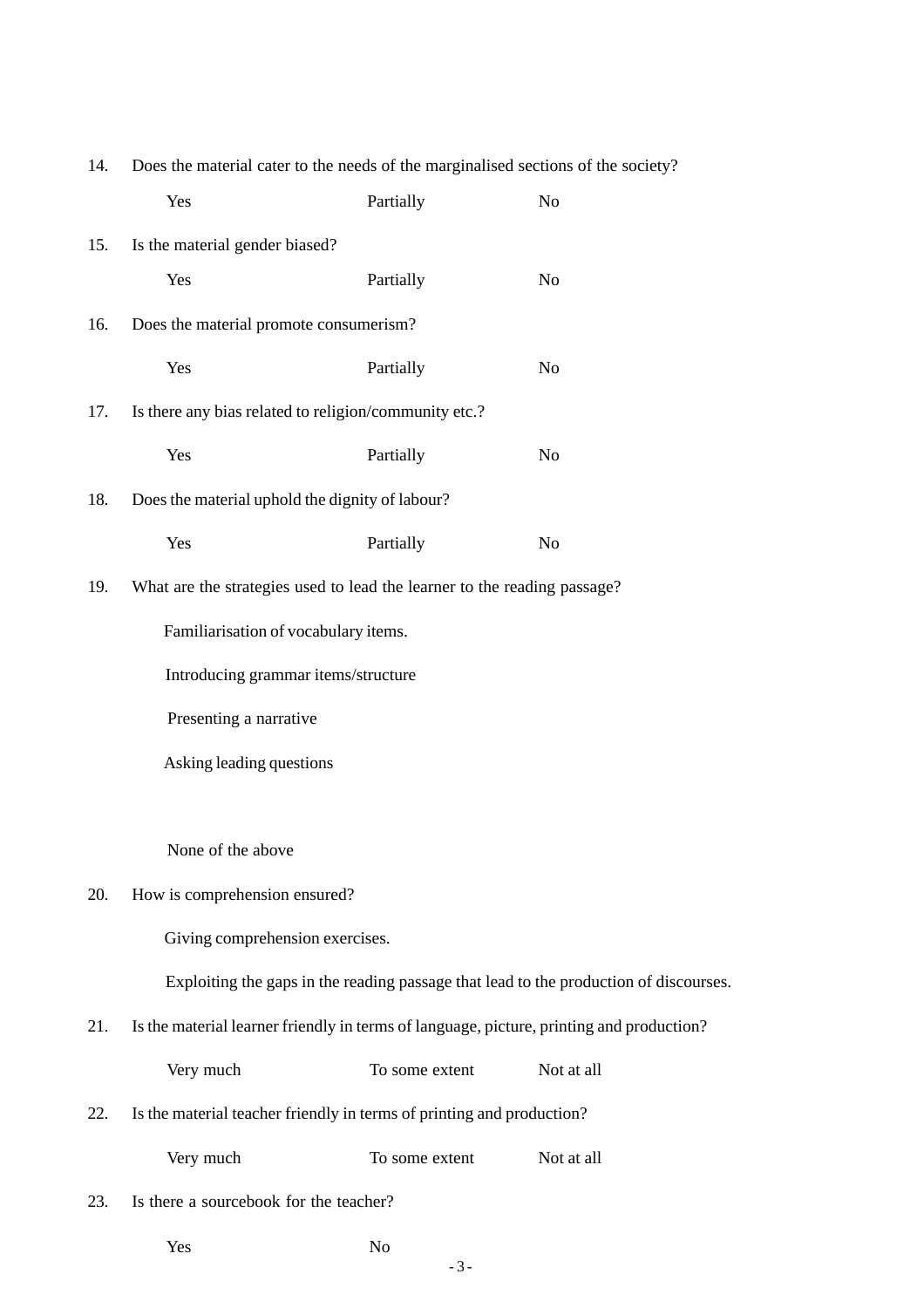- 24. There scope for the learner to get awareness on:
	- a) Environmental conciousness
	- b) Road safety
	- c) Civic sense
	- d) Values
	- e) Drug abuse
- 25. What is the treatment of grammar and usage in the material?

Explicit teaching Contextualized teaching

No separate teaching of grammar and usage.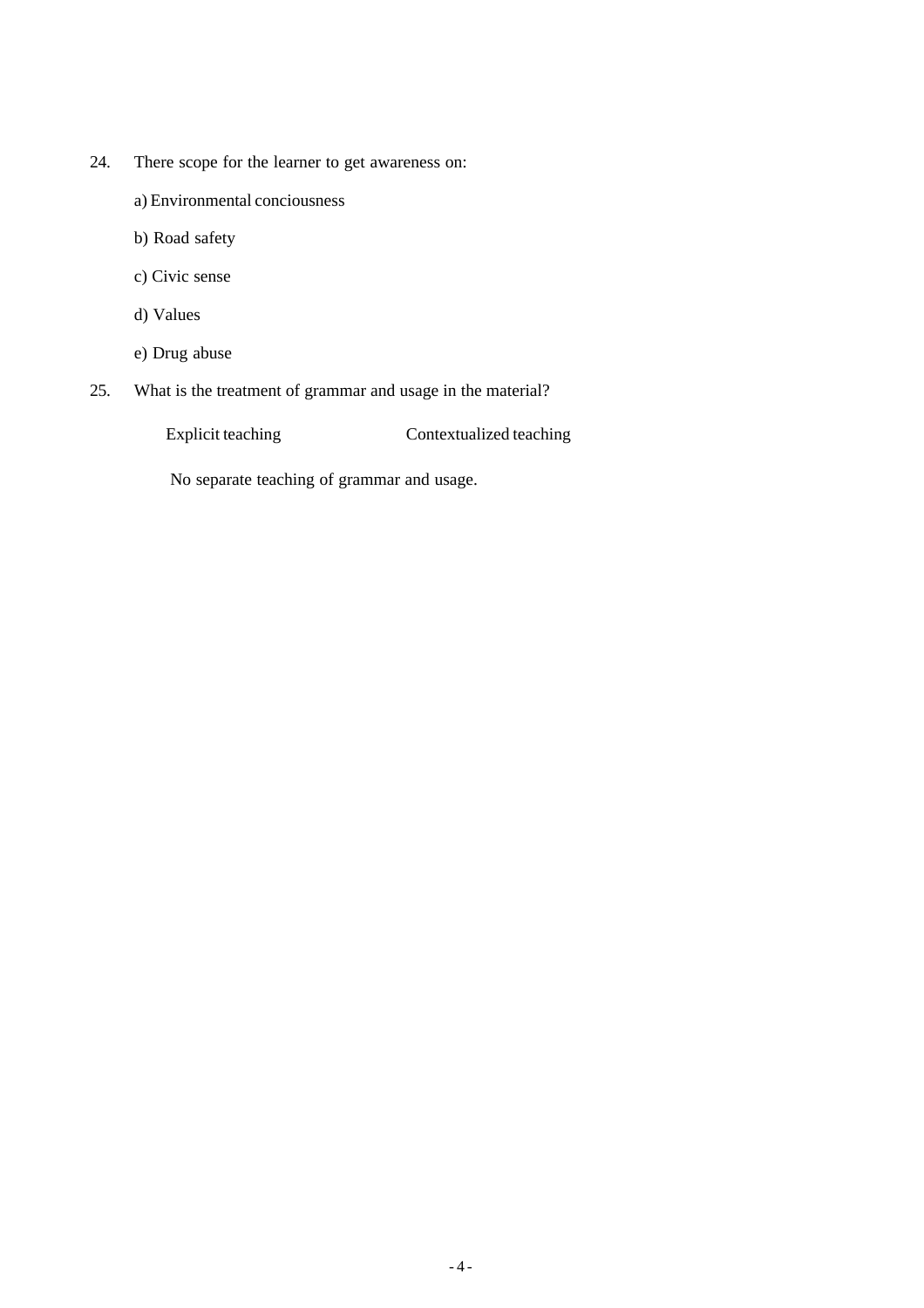# Baseline Study in English - 2007

## No. 4: Tool for Interaction with students Details of Students

| 1.  | Name of the Student                                |                             |
|-----|----------------------------------------------------|-----------------------------|
| 2.  | Name of the School                                 | $\ddot{\cdot}$              |
| 3.  | Nature of School                                   | : Govt./Aided/Unaided       |
| 4.  | Medium of Instruction                              | : Mal/English/Tamil/Kannada |
| 5.  | Class & Division                                   | $\ddot{\cdot}$              |
| 6.  | District                                           | :                           |
| 7.  | Name of Father                                     | :                           |
| 8.  | Educational Qualification/<br>Occupation of father | $\ddot{\cdot}$              |
| 9.  | Name of Mother                                     |                             |
| 10. | Educational Qualification/<br>Occupation of Mother | $\ddot{\cdot}$              |
| 11. | Signature of the student                           |                             |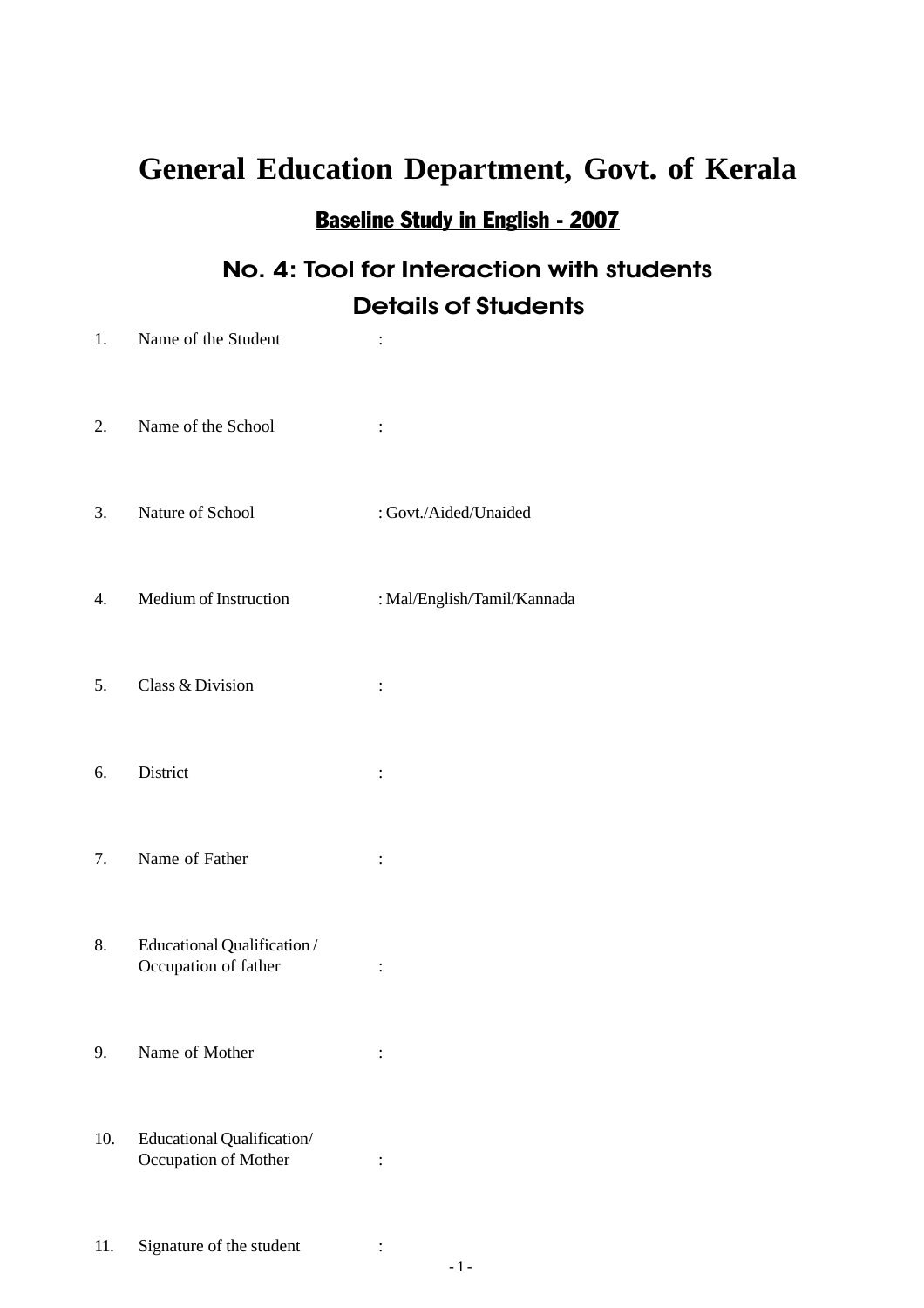#### Tool for interaction with students

To students:

- 1. In what class are you studying? Write in the box given
- 2. Do you enjoy learning English?

Yes No

- 3. If not why?
- 4. (a) Are you happy with your English textbooks?
	- Yes No
	- (a) Why?
- 5. Do you participate in the extra-curricular activities in English?
	- Yes No
- 6. Specify the items in which you participate.
	- (a)
	- (b)
	-
	- (c)
	- (d)

7. Do you seek help from your friends to work out the tasks in the English Classroom?

Yes No

8. Does your teacher encourage this?

| Never<br>Sometimes<br>Always |
|------------------------------|
|------------------------------|

- 9. Which unit in your textbook do you like most? Why?
- 10. Which unit in your textbook do you dislike most? Why?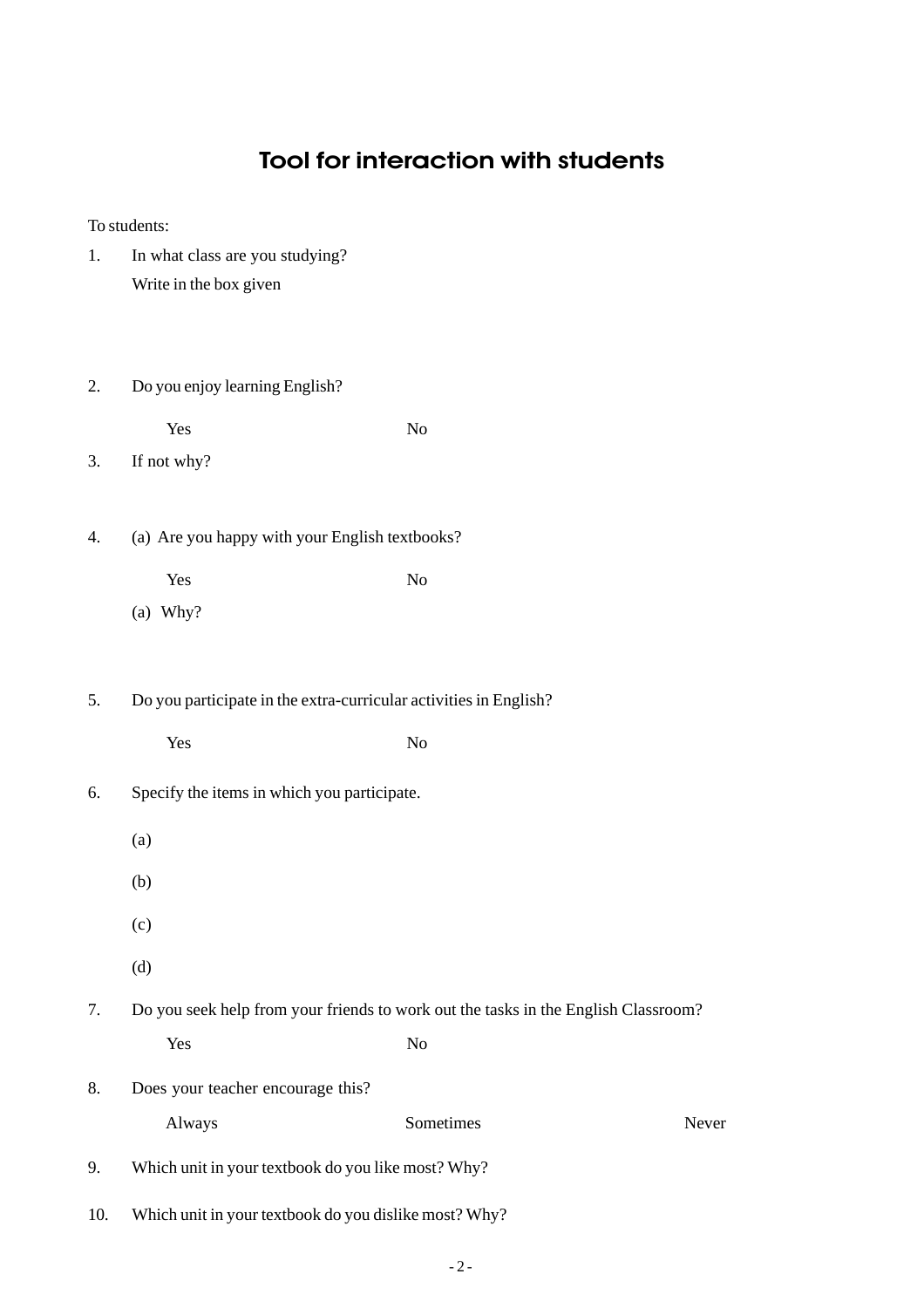#### സർവ്വെയിൽ പങ്കെടുക്കുന്ന വിദ്വാർത്ഥികളുടെ വിവരങ്ങൾ

- 1. വിദ്യാർത്ഥിയുടെ പേര്
- 2. സ്കൂളിന്റെ പേര്
- 3. സ്കൂൾ ഏതു വിഭാഗത്തിൽ ഉൾപ്പെടുന്നു. : സർക്കാർ/എയ്ഡഡ്/അൺ എയ്ഡഡ്

 $\div$ 

 $\sim$  1

4. അധ്വയന മാധ്വമം : മലയാളം/ഇംഗ്ലീഷ്/തമിഴ്/കന്നഡ 5. ക്ലാസ്സ് + ഡിവിഷൻ  $\sim$  1 6. ജില്ല  $\vdots$ 7. അച്ഛന്റെ പേര്  $\frac{1}{2}$ 8. തൊഴിൽ, വിദ്യാഭ്യാസ യോഗ്യത  $\ddot{\cdot}$ 9. അമ്മയുടെ പേര്  $\ddot{\cdot}$ 10. തൊഴിൽ, വിദ്വാഭ്വാസ യോഗ്വത  $\sim 10^{11}$  m  $^{-1}$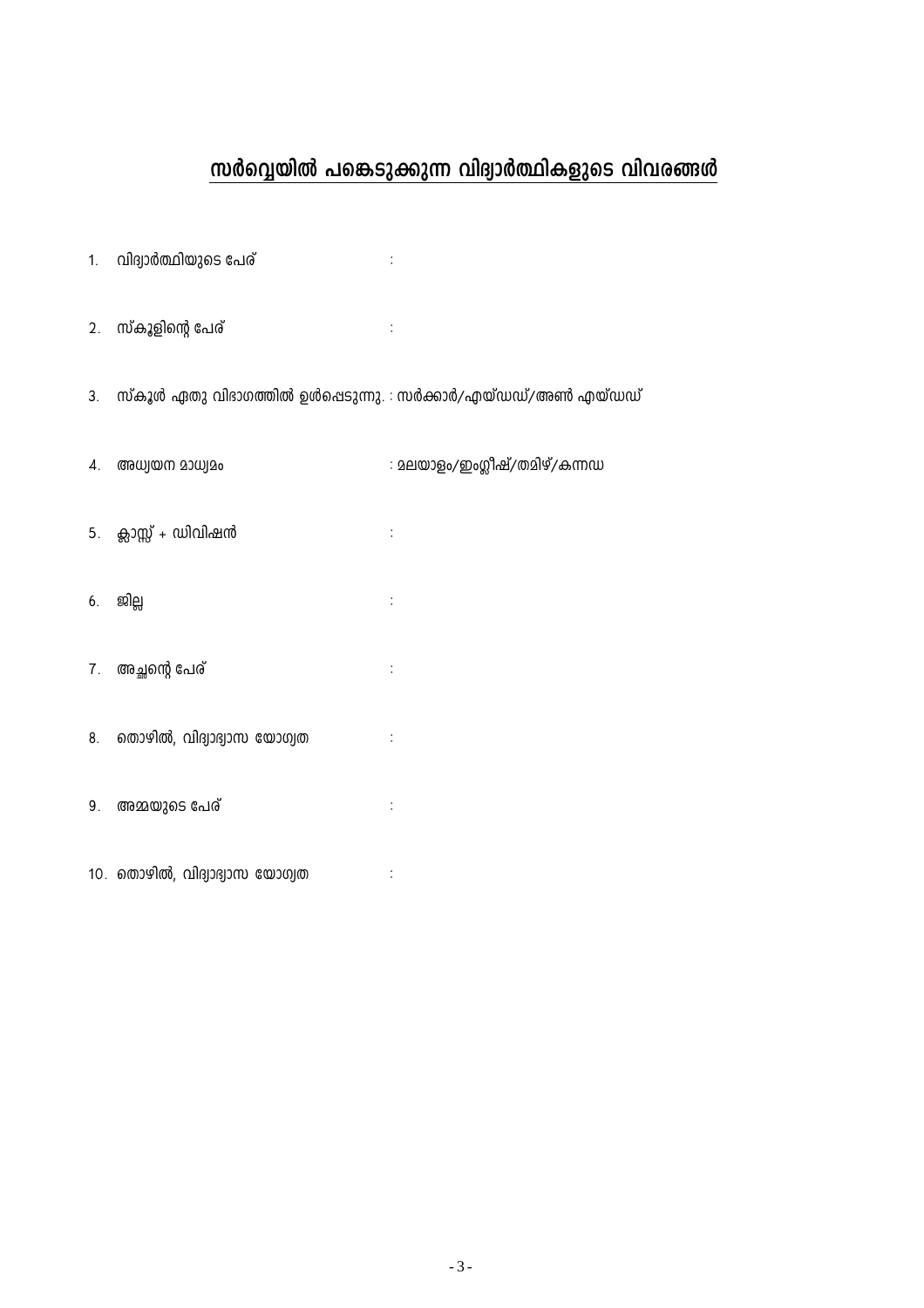| ഏതു ക്ലാസ്സിലാണ് പഠിക്കുന്നത്               |  |
|---------------------------------------------|--|
| (ഉത്തരം കൊടുത്തിരിക്കുന്ന ചതുരത്തിൽ എഴുതുക) |  |

(ബി) എന്തുകൊണ്ട്

ഇഷ്ടപ്പെടുന്നു

2. ഇംഗ്ലീഷ് പഠനം രസകരമാണോ?

3. രസകരമല്ലെങ്കിൽ എന്തുകൊണ്ട്?

അതെ

4. (എ) ഇംഗ്ലീഷ് പാഠപുസ്തകങ്ങൾ നിങ്ങൾ ഇഷ്ടപ്പെടുന്നുവോ?

ഇല്ല

5. ഇംഗ്ലീഷിലുള്ള പാഠ്വേതര പ്രവർത്തനങ്ങളിൽ നിങ്ങൾ പങ്കെടുക്കാറുണ്ടോ?

അല്ല

ഉണ്ട് றபூ

6. പങ്കെടുത്ത ഇനങ്ങൾ വ്യക്തമാക്കുക.

(എ)

(ബി)

ന്ത്രി

7. ഇംഗ്ലീഷ് പഠനപ്രവർത്തനങ്ങളിൽ നിങ്ങൾ കൂട്ടുകാരുടെ സഹായം തേടാറുണ്ടോ?

ഉണ്ട് றபூ

- 8. നിങ്ങളുടെ അധ്വാപകൻ/അധ്വാപിക മേൽ സൂചിപ്പിച്ച പഠനരിതി പ്രോത്സാഹിപ്പിക്കാറുണ്ടോ? എല്ലായ്പ്പോഴും ചിലപ്പോൾ ഒരിക്കലുമില്ല
- 9. പാഠപുസ്തകത്തിലെ ഏതു യൂണിറ്റാണ് നിങ്ങൾ ഏറ്റവുമധികം ഇഷ്ടപ്പെടുന്നത്? എന്തുകൊണ്ട്?

10. പാഠപുസ്തകത്തിലെ ഏതു യൂണിറ്റാണ് നിങ്ങൾക്ക് തീരെ ഇഷ്ടമില്ലാത്തത്? എന്തുകൊണ്ട്?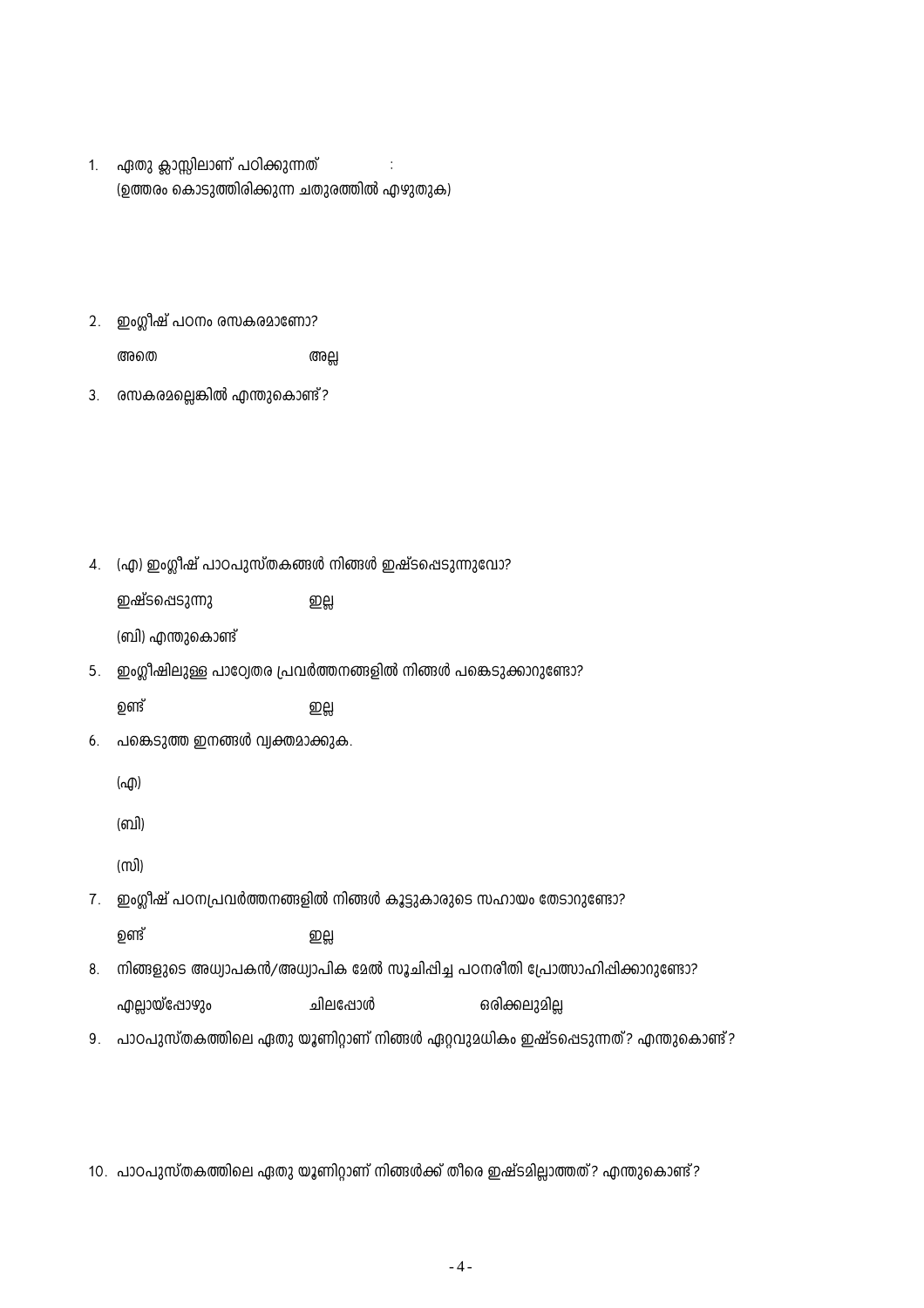## **Baseline Study in English - 2007**

## No. 5: Tool for Interaction with Parents

#### **Details of Parent**

| 1 <sup>1</sup> | Name<br>വിദ്വാർത്ഥിയുടെ പേര്                          | $\ddot{\cdot}$ |
|----------------|-------------------------------------------------------|----------------|
|                | പഠിക്കുന്ന ക്ലാസ്സ്                                   |                |
|                |                                                       |                |
|                | 2. Address                                            | $\ddot{\cdot}$ |
|                | രക്ഷിതാവിന്റെ പേര്                                    |                |
|                | വിലാസം                                                |                |
|                |                                                       |                |
|                |                                                       |                |
|                |                                                       |                |
| 3.             | <b>Educational Qualification</b><br>വിദ്വാഭ്വാസയോഗ്യത | $\colon$       |
|                | 4. Occupation<br>തൊഴിൽ                                |                |
|                |                                                       |                |
|                |                                                       |                |

| $m$ $\Omega$ elo $\colon$ | ഒപ്:   |
|---------------------------|--------|
| തിയ്യതി :                 | പേര് : |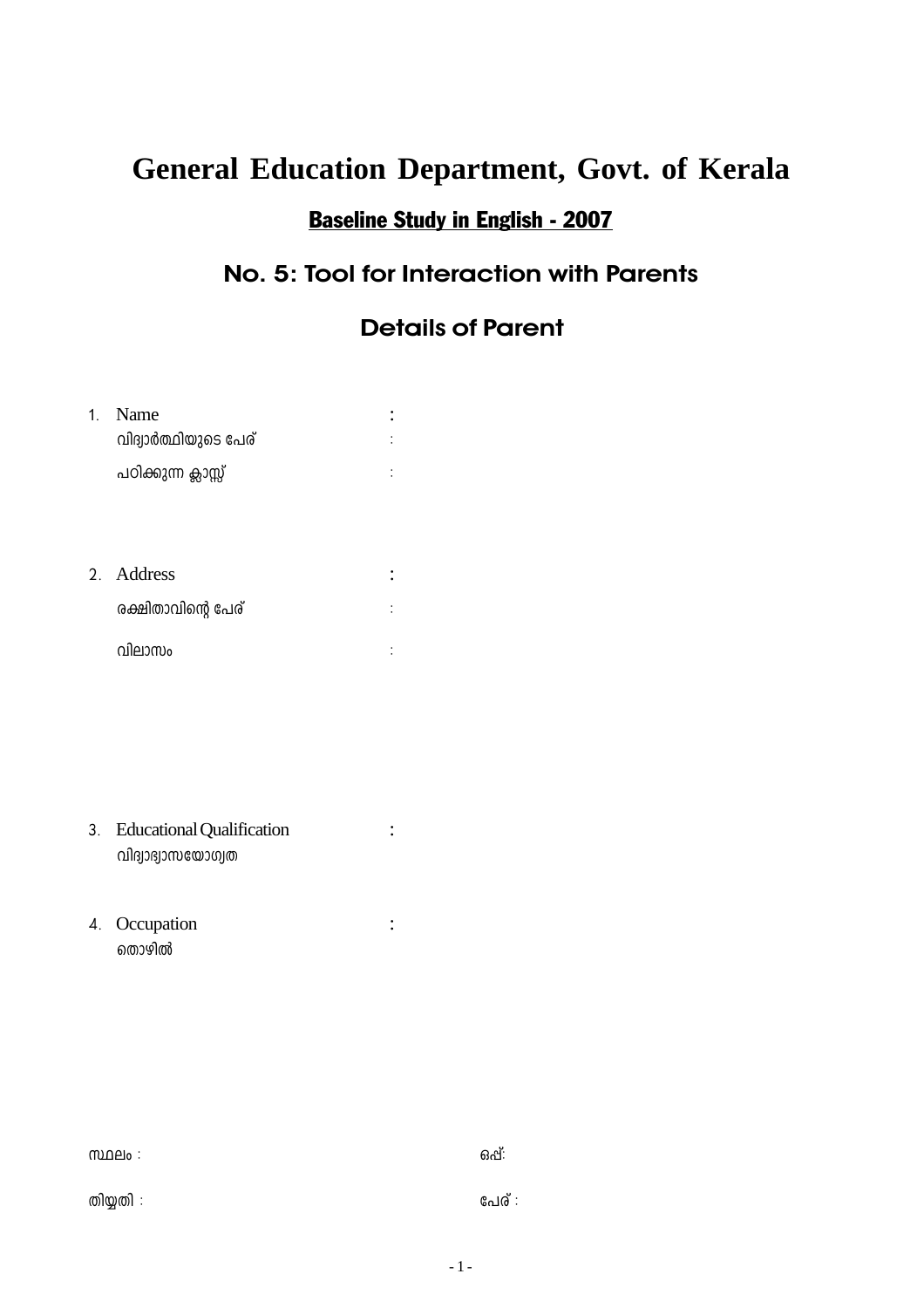#### **Tool for interaction with Parents**

- 1. In what class is your child studying?
- 2. What does your child do at home for learning English?
- 3. Are you happy with the present system of learning English? Yes No
- 4. What are your suggestions to improve English teaching and learning in schools?

5. From which standard onwards do you like your child to learn English?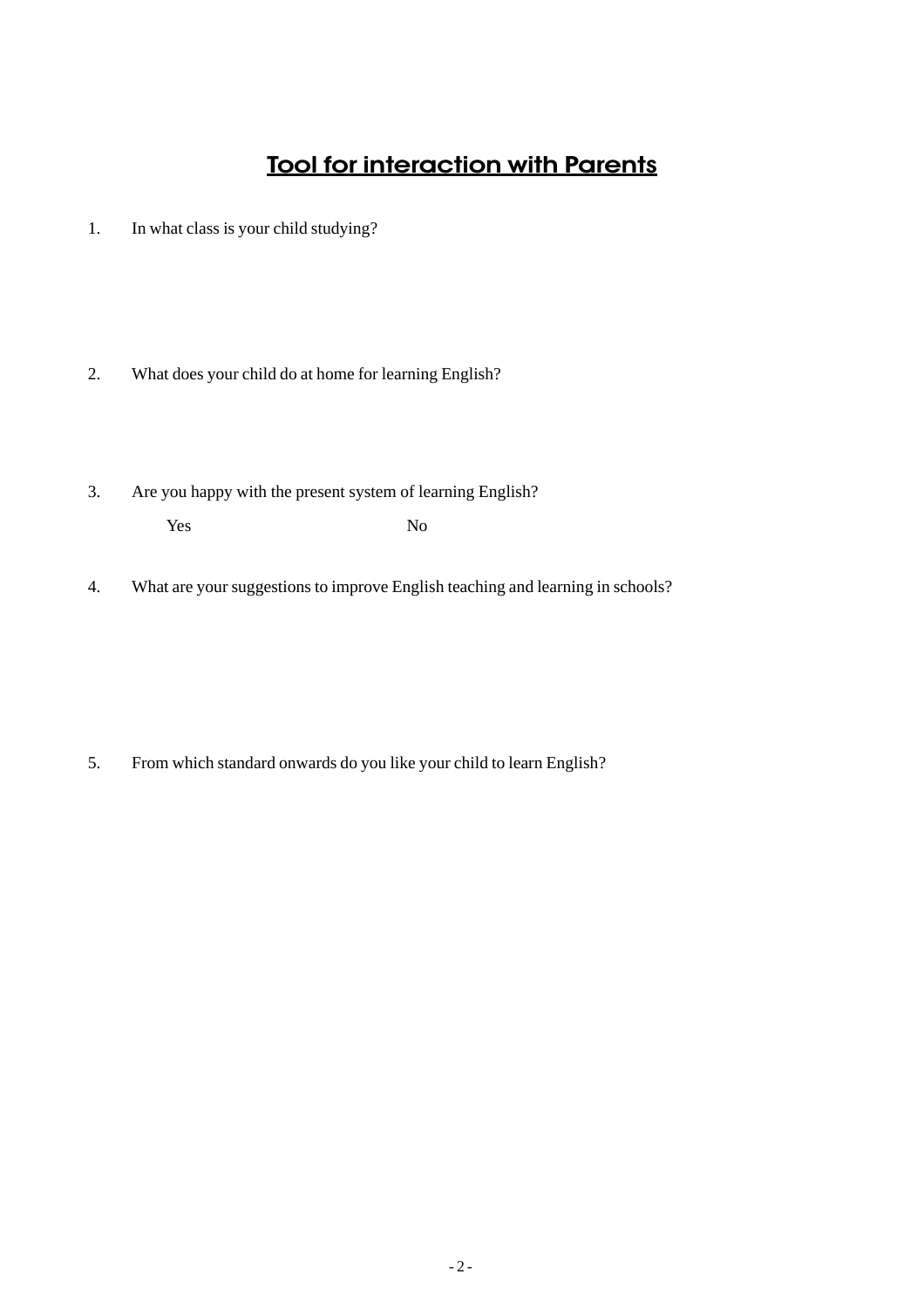## രക്ഷിതാക്കളോട്

- 1. നിങ്ങളുടെ കുട്ടി ഏതു ക്ലാസ്സിൽ പഠിക്കുന്നു?
- 2. ഇംഗ്ലീഷ് പഠിക്കുന്നതിന് നിങ്ങളുടെ കുട്ടി വീട്ടിൽവച്ച് എന്താണ് ചെയ്യുന്നത്?

ഇല്ല

- 3. ഇന്നത്തെ രീതിയിലുള്ള ഇംഗ്ലീഷ് പഠനസമ്പ്രദായത്തെ നിങ്ങൾ അനുകൂലിക്കുന്നുണ്ടോ? ഉണ്ട്
- 4. വിദ്യാലയങ്ങളിൽ ഇന്നുള്ള ഇംഗ്ലീഷ് അധ്യയനരീതിയെപ്പറ്റി നിങ്ങളുടെ അഭിപ്രായങ്ങൾ എന്ത്?
- 5. നിങ്ങളുടെ കുട്ടി ഏത് ക്ലാസ്സുമുതൽ ഇംഗ്ലീഷ് പഠിച്ചു തുടങ്ങണമെന്നാണു നിങ്ങൾ ആഗ്രഹിക്കുന്നത്?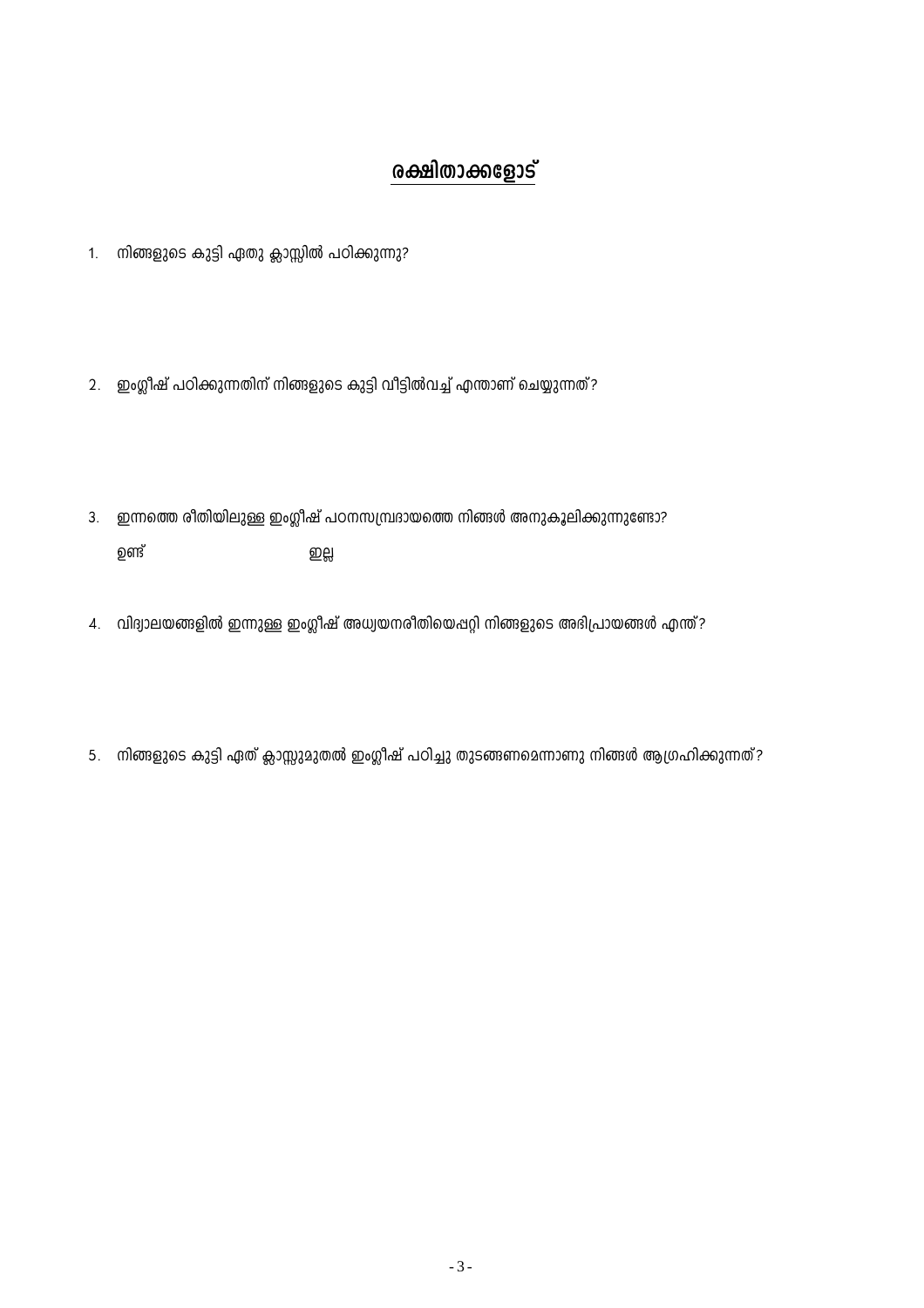#### Baseline Study in English - 2007

#### No. 6: Tool for Interaction with Experts

#### Details of Experts / Teachers

- 1. Name :
- 2. Designation :
- 3. Address :

- 4. Qualification :
- 5. Area of specilisation :
- 6. Publications if any :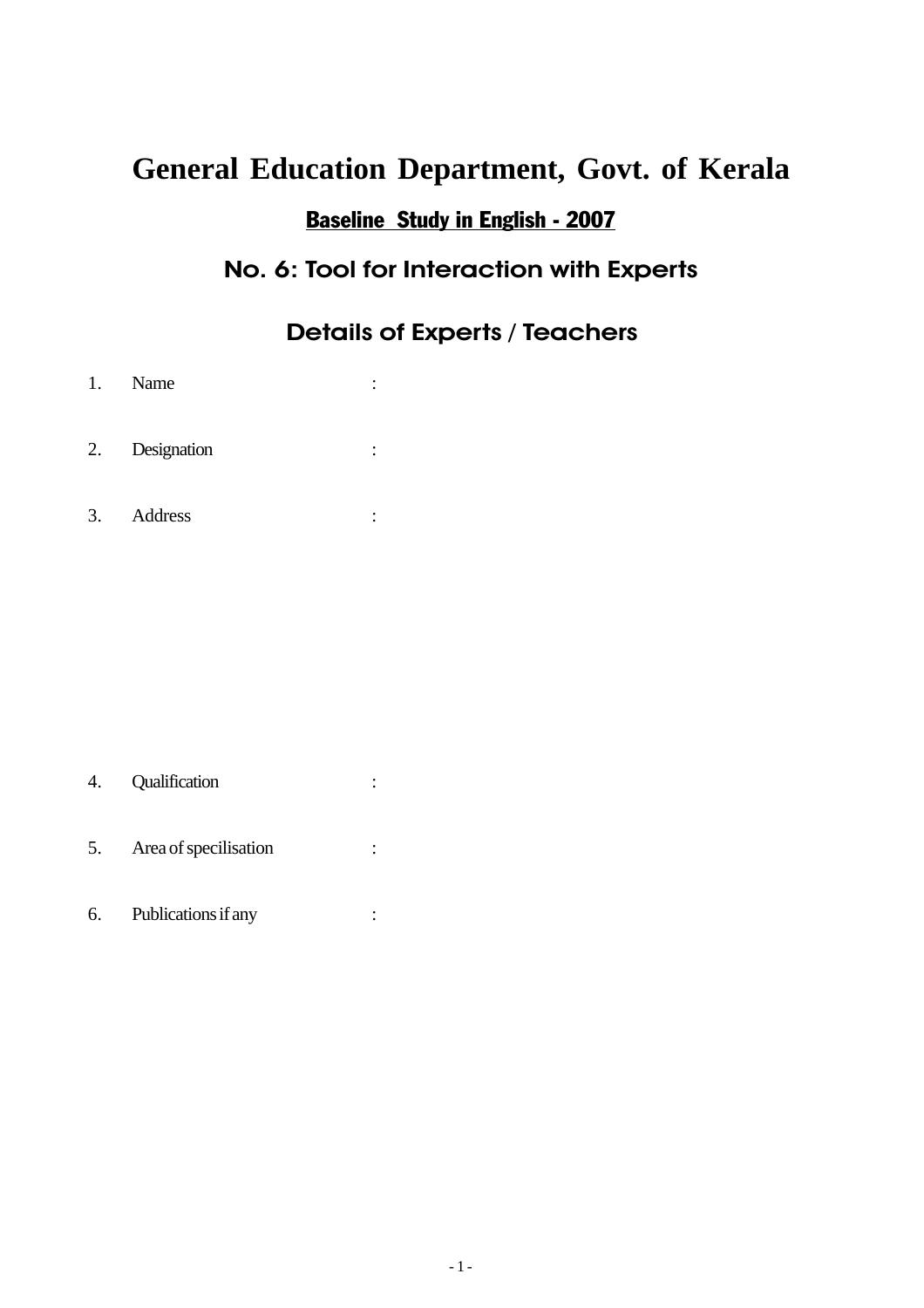#### Tool for interaction with Experts

1. Are you satisfied with the present system of English Teaching in schools? Please comment in terms of materials, methods and strategies.

2. At what level / standard do you think teaching of English can be introduced? Why?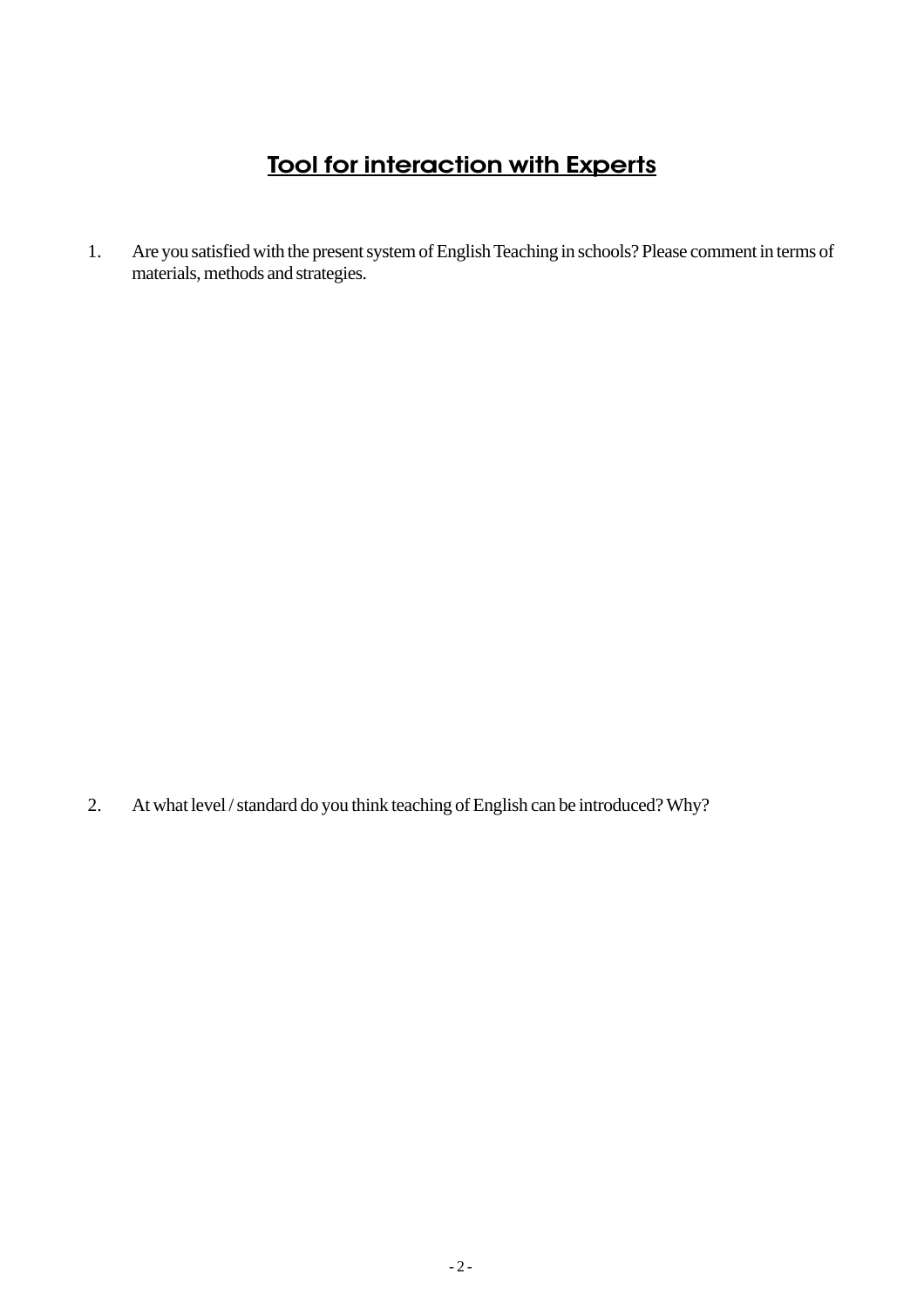3. Are you satisfied with the present system of teacher training (Pre-service and In-service) in English? Why?

4. What are your suggestions for improving the teaching of English?